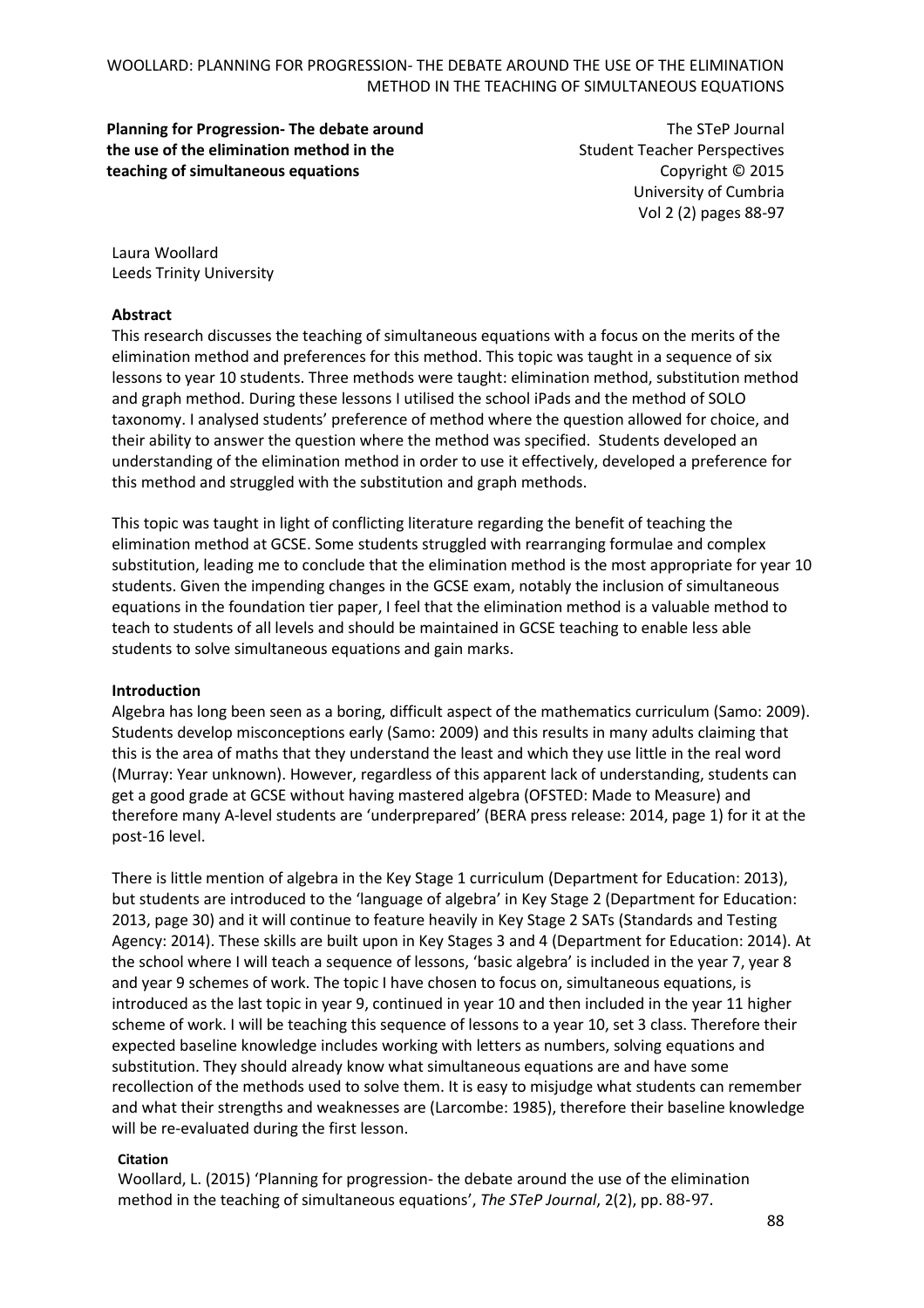One reason that I have chosen to focus on simultaneous equations is that, unlike some algebra topics, it can be related to real life. This is in contrast to a concern about teaching maths, which is that it is removed from the real world (Kearney: 2013). Any topic that can be related to a real life context should be, in order to engage students, especially those who do not normally enjoy maths.

Samo (2009, page 31) found that students have many misconceptions, regarding the use of symbols in algebra, which impact on their learning. Making sense of these terms is fundamental in mathematics, and allowing students to relate them to real situations will be beneficial. The questions used to introduce the topic, do not have to use '*x*' or '*y*''. They could use *fish* and *chips*, *iPads* and *iPhones, games* and *games controls*. Students could create variables themselves. This will help to negate the problem of not understanding symbols and letters.

Another reason that this topic is interesting is that three different methods for solving simultaneous equations can be taught: elimination, substitution and the graph method. This variety allows students to reflect on their learning, and for some questions, decide on a preferred method. Allowing students a choice of methods for some questions will encourage them to assess the ease and effectiveness of all three methods. This process of reflection is vital for students, enabling them to consolidate their knowledge and make connections between topics (Blackhouse et al: 1992). Students will be able to evaluate the methods in light of their own strengths and weaknesses and select the method that they can apply most effectively.

My analysis will assess:

- Their preference of method where the question allows for choice
- Their ability to answer questions where the method is specified

A lot of the questions covered during this sequence will be linear and this often allows for choice of method. However, when this topic is re-taught in year 11, some students will develop this knowledge in order to solve quadratics. This is where a preference for one method becomes problematic (Jagger: 2005). The problem originates specifically from students favouring the elimination method. This method cannot be used for quadratic equations. Therefore, if students cannot use the substitution method, they cannot progress on to harder questions, specifically A-Level (Jagger: 2005). It has been argued that, as this is the case, only substitution should be taught at GCSE (Jagger: 2005).However, I feel that elimination is still a valuable method for those students who will not progress onto quadratics as these students can still gain marks at GCSE. Most GCSE questions label the two equations (1) and (2), leading students to use this method (French: 2005). One Edexcel examiners report stated that the 'alternative' method of substitution was rarely seen (Edexcel: 2013, page 8). Therefore, elimination will still be taught.

By the end of the first four lessons, I aim for all students to be able to:

- Answer questions on linear equations using their preferred method
- Answer questions using a specified method

The majority of the class are predicted A's at GCSE with some A\*'s and B's. There has been a lot of focus placed on this group recently as, during their most recent assessment, it was illustrated that they are working on par with set 5. It has been identified that some students are making all of the correct notes without understanding the work. There is a growing recognition that students should understand maths and not just learn algorithms (Blackhouse et al: 1992). I feel that one of the most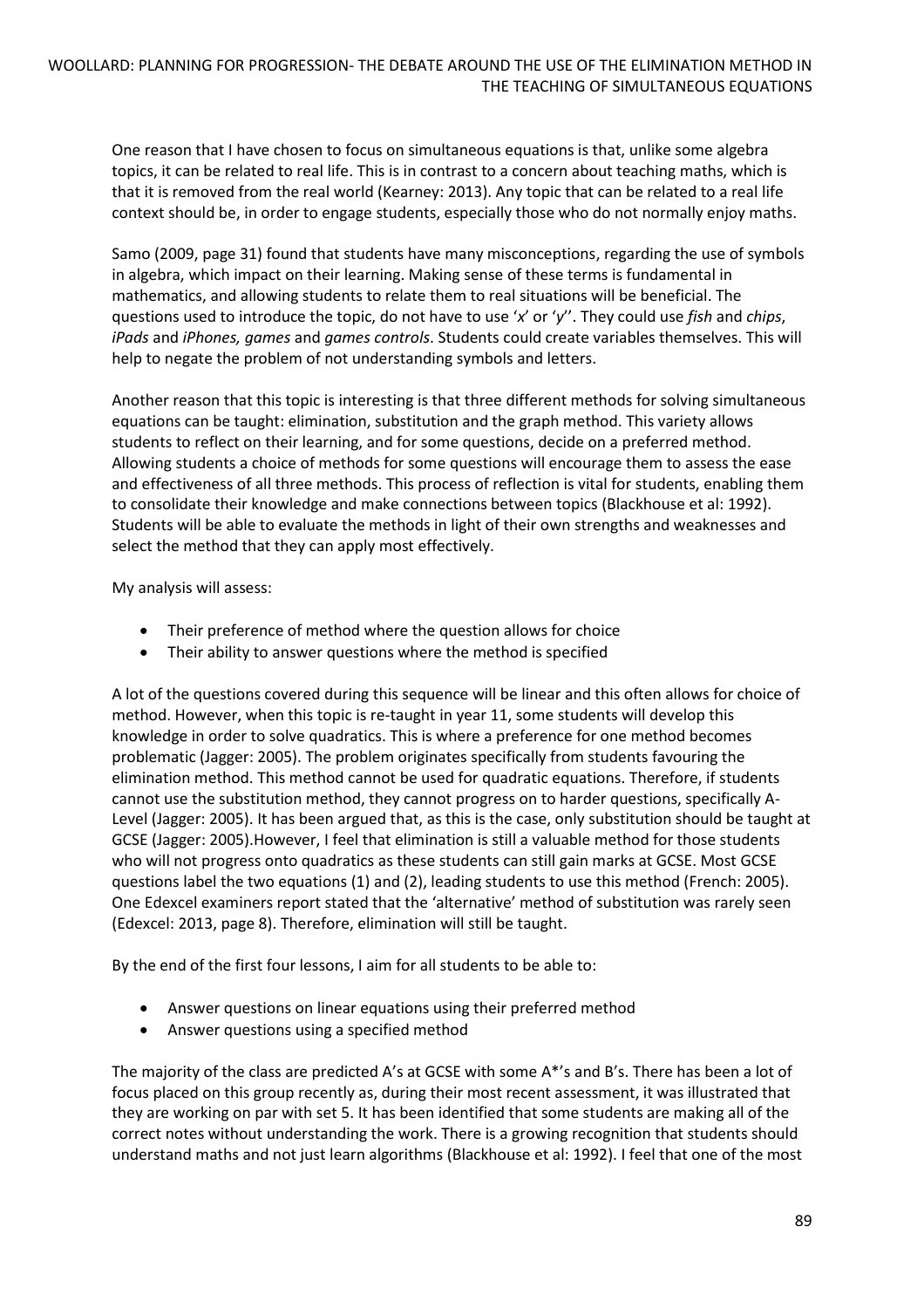important tools that can be used to facilitate this level of understanding is questioning. Questioning can be used to stimulate students to think as well as to test students' knowledge (Blackhouse et al: 1992). Therefore I will pay close attention to the questions I ask and the questions students ask in turn.

There will be six lessons in the sequence:

- 1. Simple introduction to the topic, using the elimination method with positive numbers. This is advocated by French (2005). This lesson can be used to assess what the students remember from year 9 and whether a preference for any method has already developed.
- 2. Harder questions involving negatives, still using the elimination method.
- 3. Introduction to the substitution method.
- 4. Introduction to the graph method.
- 5. A lesson based on SOLO taxonomy.
- 6. Assessment. Questions will test student's knowledge of all three methods.

By the end of the first lesson, students should have progressed to the stage where they recognise simultaneous equations questions and can solve them using the elimination method. This should be developed in lesson three to include the substitution method. They should progress to the stage where they can substitute equations in and then solve the simple equations that result. Due to the order of the scheme of work, students will not progress on to quadratics. The fourth lesson will develop a link between linear graphs and simultaneous equations. The progress made in these four lessons will be assessed in lessons 5 and 6.

The fourth lesson will allow me to make full use of the school's iPads. In an attempt to go 'paperless' all teachers are provided with iPads and students are encouraged to buy one. From my observations it appears that these are not utilised effectively. Attard (2013, Page 1) found that teachers have 'little to guide them' in terms of how to use iPads appropriately and that it is difficult to monitor whether students are on task or experiencing difficulties. It has also been noted that in lessons where iPads were used as an ineffective learning tool, there was no discussion of what would be covered, and then what had been covered (Attard: 2013). I will therefore include those key points in my lessons, to ensure that students understand the focus of the lesson, understand why the iPads are being used and understand what they need to achieve by the end of the lesson. This will maximise the effectiveness of the iPad as a learning aid. Despite these concerns, I feel that iPads can have a positive effect, especially when the lesson involves graphs. In order to solve simultaneous equations graphically the diagram needs to be extremely accurate, this can be very time consuming if hand drawn. Rossing et al (2012) found that one of the main benefits of iPads is their convenience and ease of use. Using an app on the iPad will allow students to answer a greater number of questions during the lesson. Using the iPads also allows for the lesson to become 'student centred' (Attard: 2013, page 3) and be easily catered to each student. They can move at their own pace, create their own equations, adjust the difficulty of the equations and have more time to investigate. Rossing et al reported that 117 students, out of 206, felt that the iPad suited their 'specific learning style, preference and speeds' (Page 12).

The fifth lesson will be designed using the SOLO taxonomy. This stands for 'Structure of Observed Learning Outcomes' and was developed to take into account factors such as students' prior knowledge and misconceptions (Potter: 2012, page 9). As Boulton-Lewis (1994) found, based on statements collected from students and lecturers, SOLO taxonomy provides a useful model for deriving different levels of knowledge and learning. Progress can be measured by which sections students complete and how successful they are.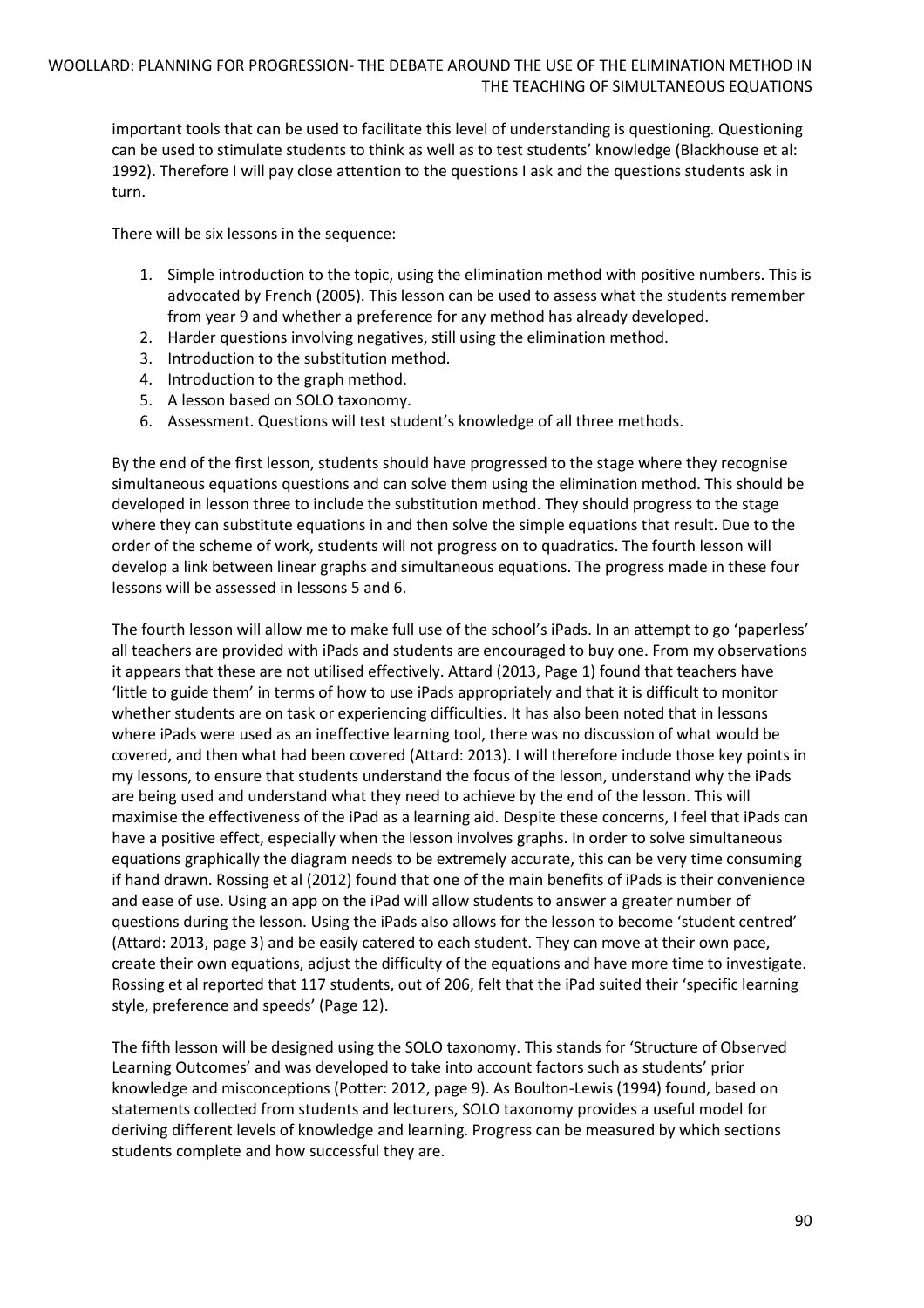There are five stages, of which four will be used during the lesson. The style of questions for each section is in brackets.

- Uni-structural (Any method can be used)
- Multi-structural (A specified method has to be used)
- Relational (Students have to identify the most appropriate method)
- Extended abstract (Students have to create their own equations from worded questions)

A lesson based on the SOLO taxonomy allows, and supports, students to reflect on their own learning (Trignano: 2014). They can assess their understanding of the different questions and identify any strengths or weaknesses. This will also aid students in identifying and reflecting on what the next steps of learning are.

Another benefit is in allowing teachers to thoughtfully shape learning outcomes (Trignano: 2014). The SOLO taxonomy clearly illustrates levels of understanding. If teachers use this and cover all stages, students will have their knowledge built on naturally. During the lesson students will have to move around the room to access the different questions, the teacher will instantly be able to see who is moving, who is not and which questions are troubling students. Teachers are therefore provided with useful qualitative and quantitative feedback immediately (Potter: 2012, page 9).

## **Evaluation**

## *Outline*

The next section will evaluate my progression map and the sequence of lessons. I will first discuss students' baseline knowledge and the sequence of lessons. I will evaluate them using the assessment results as evidence. I will then discuss:

- 1. Students' preference of the elimination method
- 2. Students' ability to answer questions where a method is prescribed

## **Baseline**

Prior to teaching this topic, students had lessons on substitution, rearranging formula and solving equations. This allowed me to assess their baseline knowledge. It became apparent during the substitution lesson that all students could substitute a single figure into simple equations and equations involving quadratics. However, the lesson did not explore students' knowledge of more difficult substitution, such as the kind expected of them in lesson 3. In hindsight, this lesson should have been used to extend their knowledge, as only one lesson was going to be spent on the substitution method. This would have provided the opportunity for students to practice this type of substitution without the extension of solving.

The lesson on rearranging formula provided good insight into how well students would be able to rearrange during the substitution and graph lessons in order to get equations in the form  $y =$  or  $x =$ . During the lesson this was heavily linked to solving equations and students appeared to understand it relatively well. However, from marking the homework that was set (to consolidate this knowledge) it became apparent that students had not developed as deep an understanding as I first thought. This prompted me to use equations that needed rearranging as extension questions only.

It was originally intended that students would be introduced to quadratics during the third lesson. However, upon discussion with the host teacher, it was discovered that the quadratics topic had not yet been taught. Therefore students could not progress onto the type of questions that Jagger (2005) feels makes the substitution method most relevant.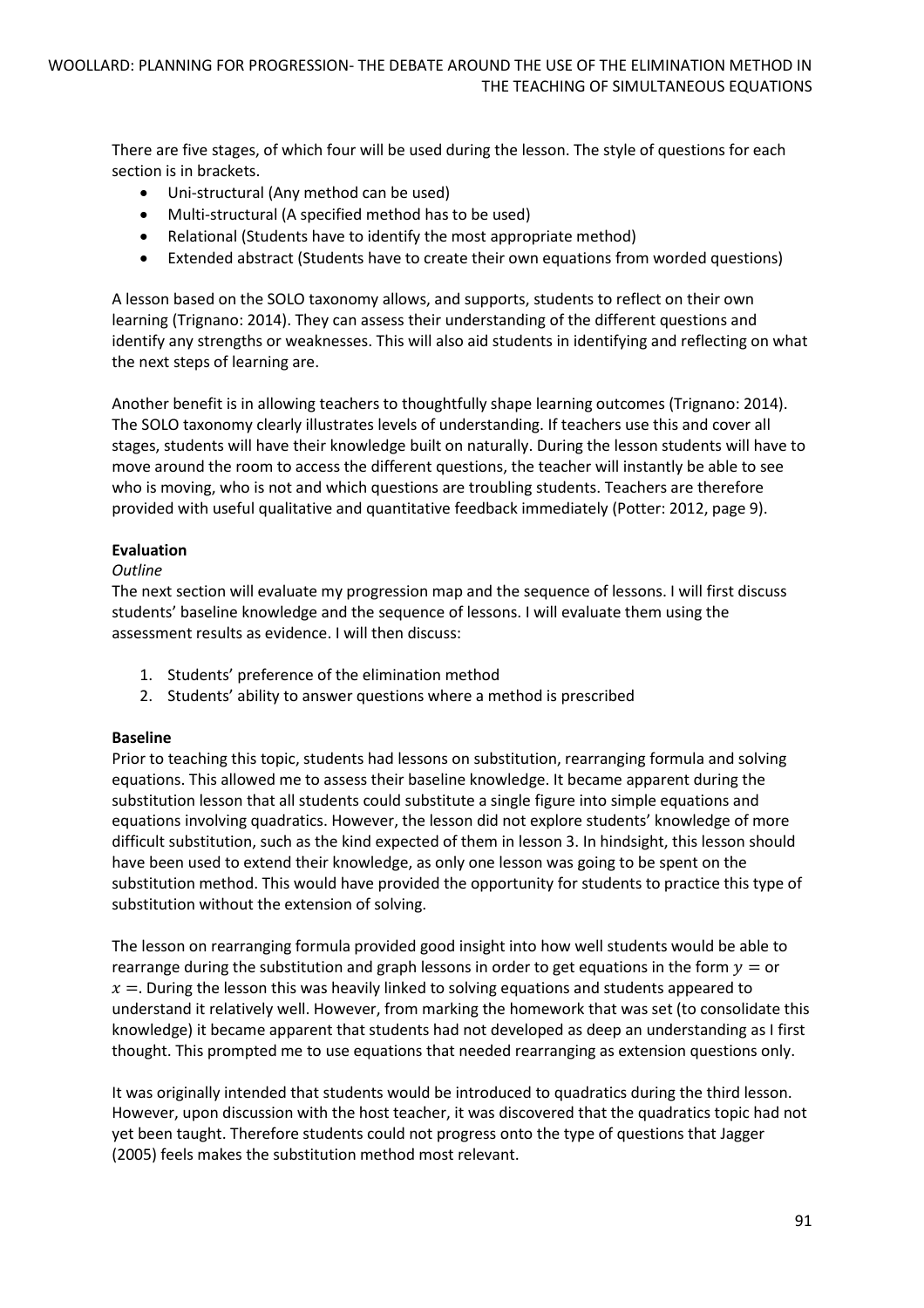Students' inability to answer quadratics or confidently re-arrange equations limited the progress they could make during this sequence of lessons. Future plans to rectify this barrier, and those discovered during the lessons will be discussed in a later section.

# **Lessons 1 and 2**

The elimination method was taught over two consecutive lessons. The lesson objective from the first lesson (see Table 1) was met by all students and the lesson objective from the second lesson (See Table 1) was met by the majority. Progress during this second lesson was hindered by students' lack of understanding of when to add or when to subtract equations. They also struggled with adding and subtracting negative numbers. A common mistake occurred when one of the equations involved a negative. For instance on question 6:

- $7x + 4y = -68$
- $3x 2y = -18$

Students were able to multiply the

Table 1- Lesson objectives

Lesson 1: "To combine your knowledge of substitution and solving equations to discover how to solve simultaneous equations."

Lesson 2: "To combine your knowledge of the elimination method and negative numbers to be able to solve more complex equations."

Lesson 3: "To combine your knowledge of substitution and simultaneous equations to discover a new method for solving these equations."

Lesson 4: "To learn a new method for solving simultaneous equations by combining what you have learnt so far in the topic and what you know about linear graphs."

Lesson 5: "To reflect on the topic of simultaneous equations and to evaluate the three methods."

equations correctly in order to make the y coefficients the same:

- $7x + 4y = -68$
- $6x 4y = -36$

However, many students subtracted these two equations to get:

$$
\bullet \quad x = -32
$$

Rather than adding to get:

•  $13x = -104$ 

This illustrates an understanding of the idea that one of the coefficients has to be eliminated but a lack of understanding of how to do this. As a result, only 6/29 students got full marks for this question, compared to 26/29 that got question 2 correct, an elimination question involving two positive symbols. These results match general GCSE trends, with one Edexcel examiner's report stating that students who had experienced solving simultaneous equations were generally able to show evidence of using a correct method, although it was often 'spoilt' by arithmetic errors (Edexcel: 2012, Page 9).

# **Lesson 3**

The third lesson was spent covering the substitution method. By the end of the lesson, many students had achieved the learning objective, (see table 1) although progress was slower than in the previous two lessons. The starter was designed to recap simple substitution and assess how well they could adapt their knowledge in order to do more complex substitution:

$$
x = y + 5
$$
  

$$
x + 3y = 29
$$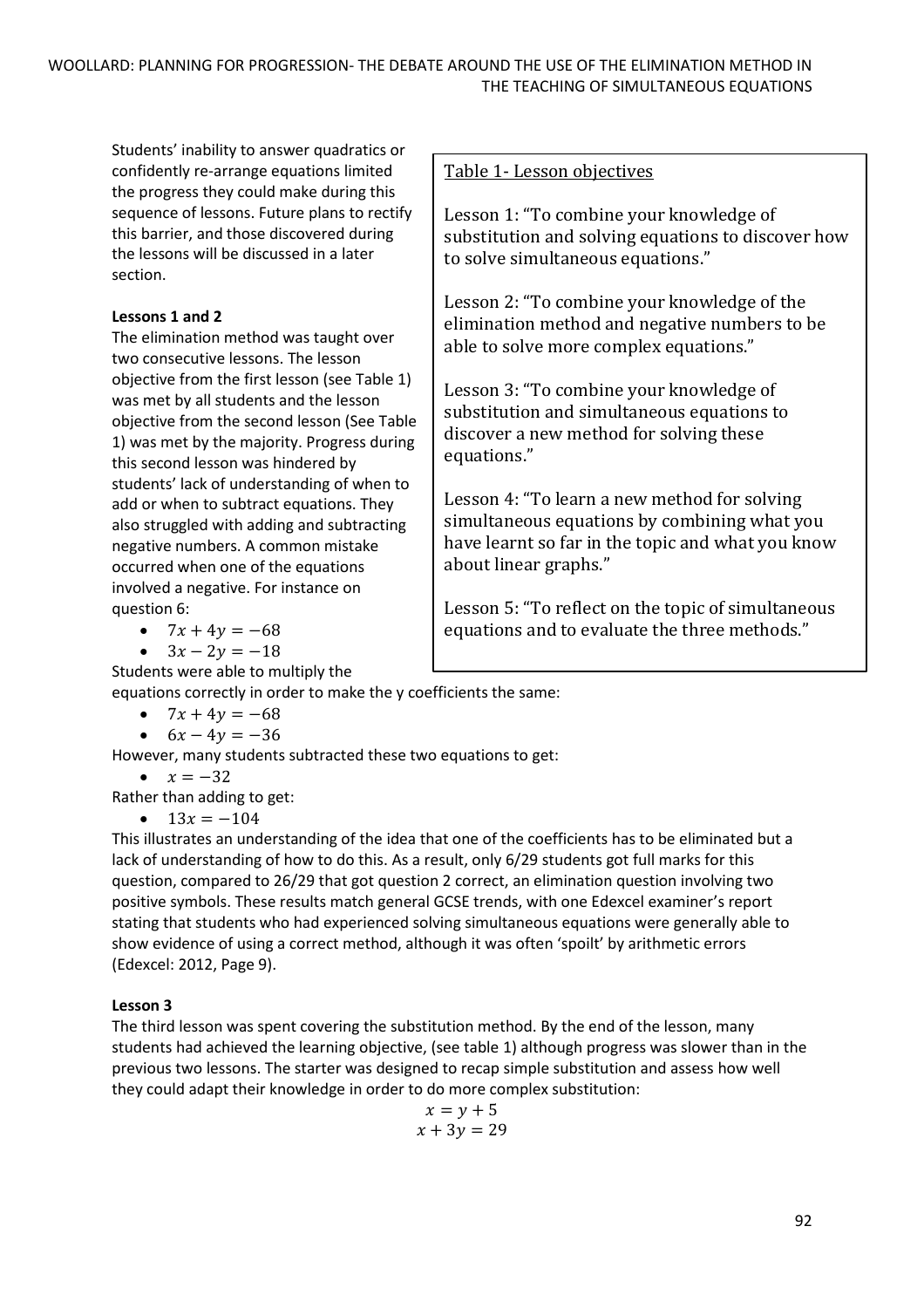It was apparent during this activity that some students would struggle with this method. The main barrier to learning was that students could not view  $x = y + 5$  as a value that could be substituted into another equation.

The students who did understand this were able to make the link between the new equation they had and the purpose of the lesson, in part due to the work done during lessons one and two. However, the lack of certainty shown in the lesson is evidenced in the assessment results. 12/29 students did not get full marks on the substitution question and 4/29 students did not attempt it at all.

## **Lesson 4**

The fourth lesson introduced students to the idea of solving simultaneous equations by plotting graphs. The lesson objective can be found in Table 1.

After discussion with my mentor about the most effective way to use iPads for this lesson, it was suggested that part of the lesson be spent practising plotting the graphs of simultaneous equations. This had not originally been planned, as this can be time consuming and detract from the real aim of the lesson. This proved to be true. Students had to hand-draw the graphs for the first two questions, before moving on to using just the iPads to solve the equations. As a result, students did not progress as expected, as they were able to answer 2-4 questions rather than the 10+ they could have done if the lesson was solely iPad based.



The assessment results illustrate how this has affected student progress.

On question 8 (table 2) students first had to fill in a table of values, plot the line and finally solve the simultaneous equations.

No doubt the success of parts A and B were due to the structure of the fourth lesson. During the lesson, students could not remember how to fill in a table of values until advice was given. Yet on the assessment all students got full marks on a similar question. Part C is the most interesting. Although all students had filled in the table of values correctly and all but two had plotted the correct line, only 14 students, less than half, achieved the full two marks for part C despite merely having to read off the values for the point of intersection. Some students tried to solve the equations using the elimination method; some created new tables of values and some did not attempt it at all.

Students do not appear to appreciate that the point of intersection is a set of values that are true for both equations and are therefore the simultaneous solutions. This may be due to a lack of understanding for what a graph actually represents. The OCR examiner's report for June 2013 and 2014 found similar results, that tables and graphs were usually correct but that, when it came to using the graphs, students had less understanding and did not appreciate the significance of the point of intersection.

#### **Lesson 5**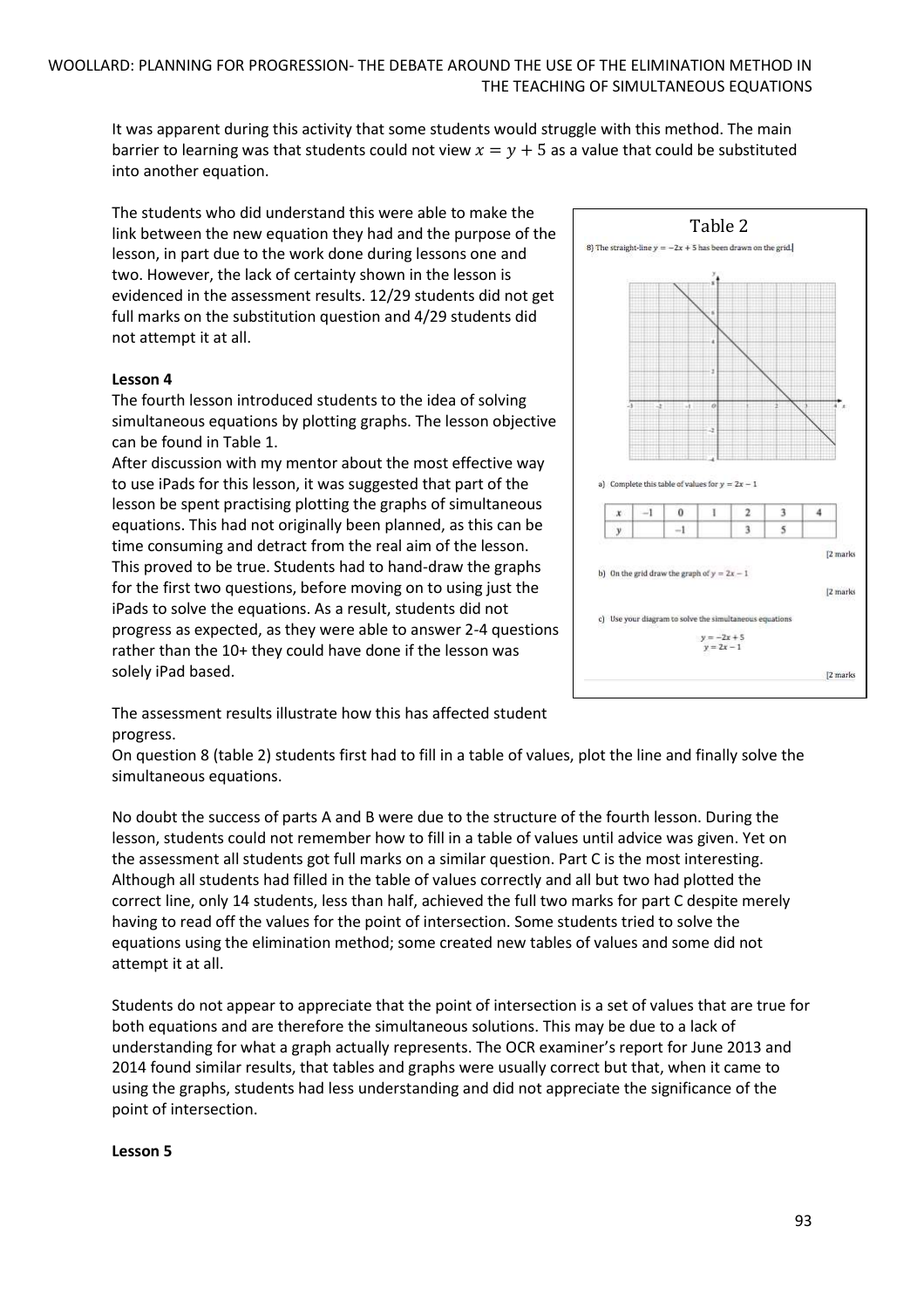The fifth lesson was based on SOLO Taxonomy and was designed to assess the success of the aims set out in the introduction. The lesson objective can be found in Table 1.

The uni-structural section allowed students to use any method they liked to solve equations. No help was needed by any students on this section and when their books were marked, all answers were correct. It is therefore argued that the success of this section illustrates that the students have a good understanding of all three methods at a basic level.

The multi-structural section stated the method that had to be used for each question. The questions were more difficult than those on the uni-structural level. However, evidence from this section illustrates a good knowledge of all three methods. The only help needed related to arithmetic, not applying the specific method.

The relational section required students only to identify which method would be most appropriate to use and not to answer the questions. Although many students misread the instructions and attempted to answer the questions, from their answers it is apparent that students appreciate which method suits particular questions.

The extended abstract section required students to create their own simultaneous equations based on information presented to them. This was the most difficult section and students had not yet encountered questions of this type in the preceding lessons. The students who answered these questions were extremely successful. They were able to extract the relevant information and identify relationships in order to create solvable equations, which illustrates a deep understanding of the topic.

I do not feel that the SOLO lessons advanced my understanding of, or gave clear evidence of, students' knowledge or progress. The evidence gained from this lesson, that students understand all three methods for example, is contradicted by the assessment results and observations in lesson. Frankland (2007) argues that for the SOLO taxonomy to be effective, teaching activities, assessment tasks and criteria should be designed with reference to the taxonomy. Therefore, in hindsight, the entire sequence of lessons would have benefitted from being framed with SOLO in mind, in order for the fifth lesson to be successful. As a stand-alone lesson it did not work.

## **If the topic was to be taught again**

This topic was taught in light of contrasting pieces of literature regarding the benefit of teaching the elimination method at GCSE (Jagger: 2005, French: 2005). I still firmly believe that there are advantages of teaching this method. Jagger (2005) correctly states that the substitution method is where this topic naturally progresses and that it is vital for A-Level maths. However, experience from this group suggests that at the age of 14-15, when most students are just starting the GCSE curriculum, some struggle to grasp even the concept of more complex substitution. As I found, some students cannot relate  $x = 3$  and  $x = y + 5$  and therefore cannot make the connection between the second figure and substitution. This has significant ramifications for the progress students can make in year 10, and will be especially important to consider when teaching starts for the new GCSE in September 2015. This will be 'more demanding' (Edexcel: 2014) and the topic of 'solve linear/linear simultaneous equations' will be included in the foundation tier exam. This will require teachers to assess the most appropriate method for all students, not just those in the higher sets. I feel that this method is the elimination method.

If the sequence was to be taught again, only the elimination method would be taught in year 10 and the other methods would be taught in year 11. The host teacher has echoed this conclusion. This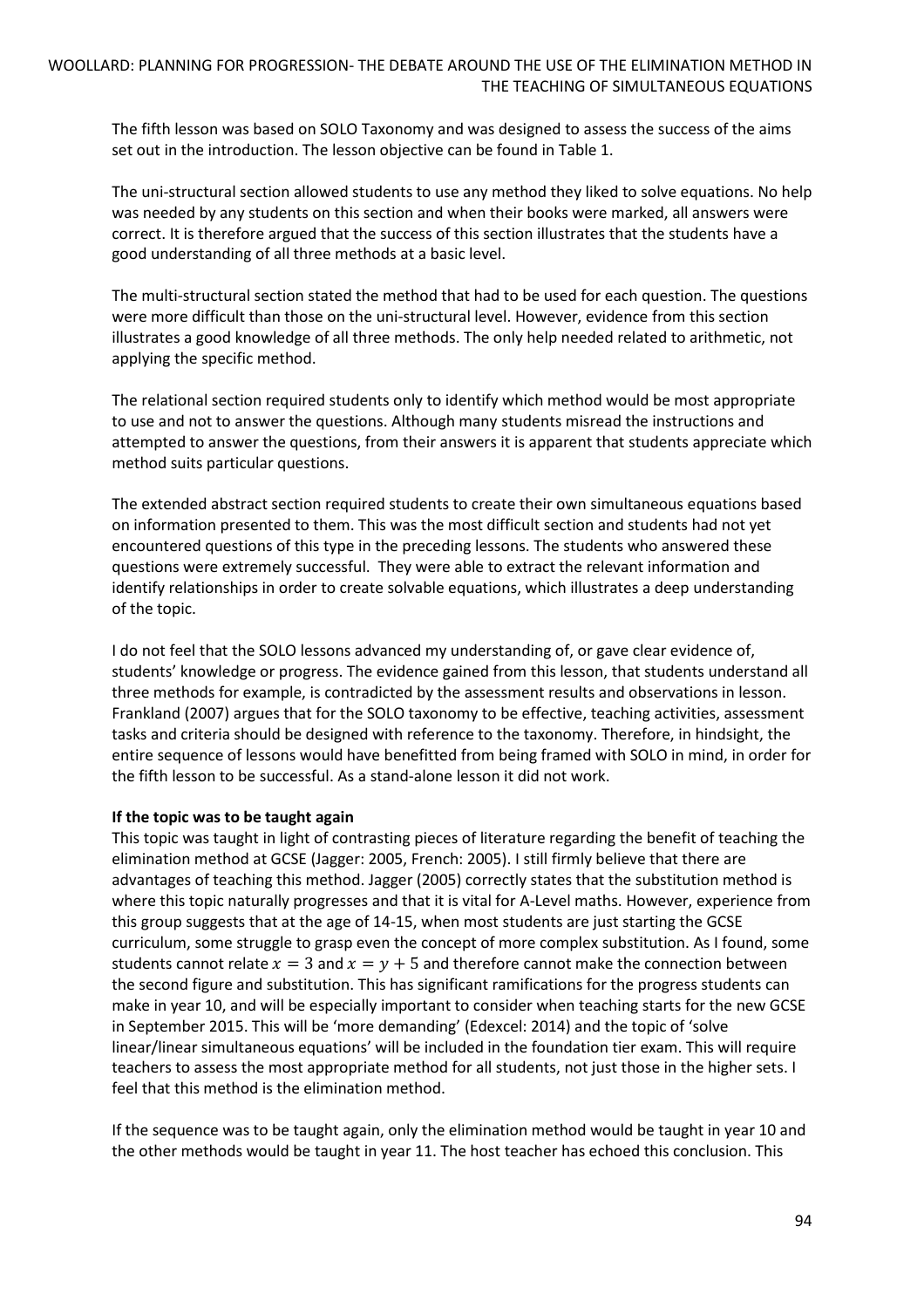would be preferable for a number of reasons. Firstly, students in year 11 are more prepared to challenge themselves with grade 'A' work and have covered more of the GCSE curriculum. This last point leads on to another reason for waiting. This group had not yet covered the quadratics topic; it was featured later in the scheme of work. Therefore, even if the students had understood the substitution method more quickly and to a higher level, it still would have been difficult to stretch them further, because they did not have the required baseline knowledge of quadratics.

During the elimination lessons, more time would be spent discussing the distinction between equations where the symbols are the same and those where they are different. The OCR examiners report for 2014 (page 10) found that even on a 'comparatively straightforward' simultaneous equations question, marks were lost because students incorrectly added to eliminate a variable. Using a simple number line, students would be shown clearly why equations are sometimes added and sometimes subtracted

Although understanding how to plot graphs is important, I feel that the fourth lesson could have benefitted from just using iPads to solve more equations. This would have changed the focus of the lesson from plotting graphs, a separate topic, to solving simultaneous equations graphically. This would have allowed students to understand that the aim of the lesson was finding the two values. Many of the students were focused on drawing accurate graphs and the significance of the point of intersection was lost, affecting the progress students made. A handful of students didn't use iPads at all.

## **Preference of method**

Students' preference was undoubtedly for the elimination method. For all questions on the assessment where a graph wasn't provided or the substitution method didn't have to be used, the elimination method was used. During the lesson 5 starter, although the substitution method was meant to be used for question 2 and the graph method was supposed to be used for questions 3, those who were struggling turned to the elimination method. More evidence comes from the final question of the assessment. Students had not been taught how to solve quadratic equations and yet, with no instruction as to which method to use, all but two of the students who attempted this question tried to use the elimination method.

## **Ability to answer questions where the method is prescribed**

After analysis, I do not feel that students can confidently answer questions where the substitution or graph method has to be used. During the starter for lesson 5, many students resorted to using the elimination method where the substitution method and graph method were prescribed. On the assessment, question 2 stated that the elimination method must be used and only three students dropped marks here. However, to get marks on question 4, the substitution method had to be used. Ten students did not get full marks for this and four did not attempt it. While this evidence illustrates proficiency when the elimination method is prescribed, it also illustrates a lack of confidence in the substitution method. The only evidence in support of students having this ability is their success during the SOLO lesson. However, students were able to work in groups for this activity and therefore it cannot be stated with confidence that this illustrates that all students can answer questions where a specific method has to be used.

## **Conclusion**

This assignment aimed to discuss the teaching of simultaneous equations, with a particular focus on the merits of the elimination method and students preference of method. It has been found that, in year 10, students can develop an understanding of the elimination method in order to use it effectively, develop a preference for this method and struggle with the substitution and graph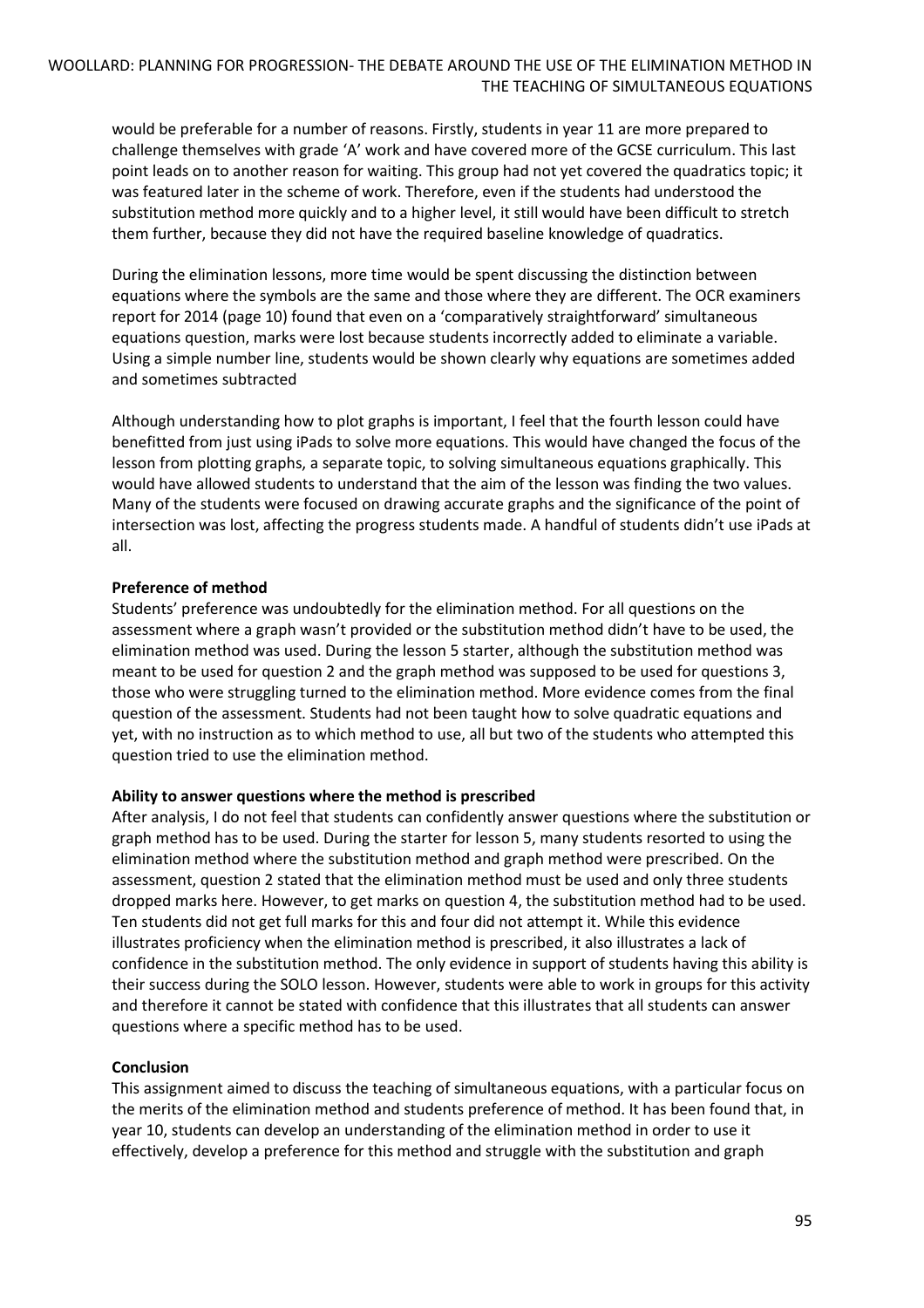## WOOLLARD: PLANNING FOR PROGRESSION- THE DEBATE AROUND THE USE OF THE ELIMINATION METHOD IN THE TEACHING OF SIMULTANEOUS EQUATIONS

methods. This may not be true of higher sets. My findings suggest, therefore, the teaching of the elimination method should be maintained in GCSE teaching. This opinion is in line with that of French (2005) who felt that the elimination method was not only a useful way of introducing the topics, but also provided more students with the opportunity to make progress and gain marks at GCSE. It may be the case that individual schools and departments need to standardise the teaching of this topic, especially in preparation for the more rigorous GCSE, which will demand less able students to be able to solve simultaneous equations. However, I feel that the elimination method best prepares the majority of students to gain the most possible marks.

One suggestion going forward may be to introduce 'method consistency' among classes within a school, meaning that certain sets learn substitution and elimination and some just learn elimination. This will allow students to be taught the same one or two methods in year 9, year 10 and year 11, rather than learning different methods depending on the teacher. Ofsted's 2012 report 'Made to Measure' (page 55) rarely saw agreed approaches to teaching topics or sequences of related topics but felt that this was a key starting point in improving the quality of weaker teaching and consequently the opportunity for all students to make good progress. Despite this research being conducted in the UK, maths is a universal language. Therefore the lessons learnt here are applicable to the worldwide teaching of maths.

## **References**

- Attard, C. (2013) 'Thanks for the iPads, but what do we do with them? Integrating iPads in to the teaching and learning of primary mathematics.' *Curriculum and Leadership Journal,* Vol 11, Issue 1.
- BERA (British Educational Research Association). (2014) *Maths A-Level students "underprepared" for the rigours of algebra.* Press Release.
- Blackhouse, J., Haggarty, L., Pirie, S., Stratton, J. (1992) *Improving the Learning of Mathematics*. London: Continuum International Publishing.
- Boulton-Lewis, G. (1994) *Tertiary students' knowledge of their own learning and the SOLO taxonomy.*  Higher Education, 28 (1994), pp. 387–402
- French, D. (2005) 'More Comments on the Teaching of Simultaneous Equations.' *Mathematics in School*, Vol. 34, Issue 5. Pp 30-31
- Jagger, J. (2005) 'A Comment on the Teaching of Simultaneous Equations.' *Mathematics in School,*  Vol. 34, Issue 1. Pp 32-34
- Kearney, M., and Maher, D,. (2013) *Mobile learning in Maths teacher education: Using iPads to support pre-service teachers' professional development*. Australian Educational Computing, Vol. 27, Number 3. Pp76-84
- Larcombe, T. (1985) *Mathematical Learning Difficulties in the Secondary School: Student needs and Teacher Roles.* Open University Press.
- Murray, J. *When letters are numbers*. Accessed from http://nrich.maths.org/7171
- Potter, M and Kustra, E. (2012) 'A Primer of Learning Outcomes and the SOLO Taxonomy.' *Centre for Teaching and Learning, University of Windsor.*
- Samo, M. (2009) 'Students' Perceptions About the Symbols, Letters and Signs in Algebra and How Do These Affect Their Learning of Algebra: A Case Study in a Government Girls Secondary School in Karachi.' *International Journal for Mathematics Teaching and Learning.*
- Trignano (2013) *Using SOLO Taxonomy to develop student thinking and learning* [Online] Available at: [https://classteaching.wordpress.com/2013/05/23/using-solo-taxonomy-to-develop](https://classteaching.wordpress.com/2013/05/23/using-solo-taxonomy-to-develop-student-thinking-learning/)[student-thinking-learning/](https://classteaching.wordpress.com/2013/05/23/using-solo-taxonomy-to-develop-student-thinking-learning/) Accessed on 13th March 2015.
- Department For Education. (September 2013) *Mathematics programmes of study: Key stages 1 and 2. National Curriculum in England.* DFE-00180-2013